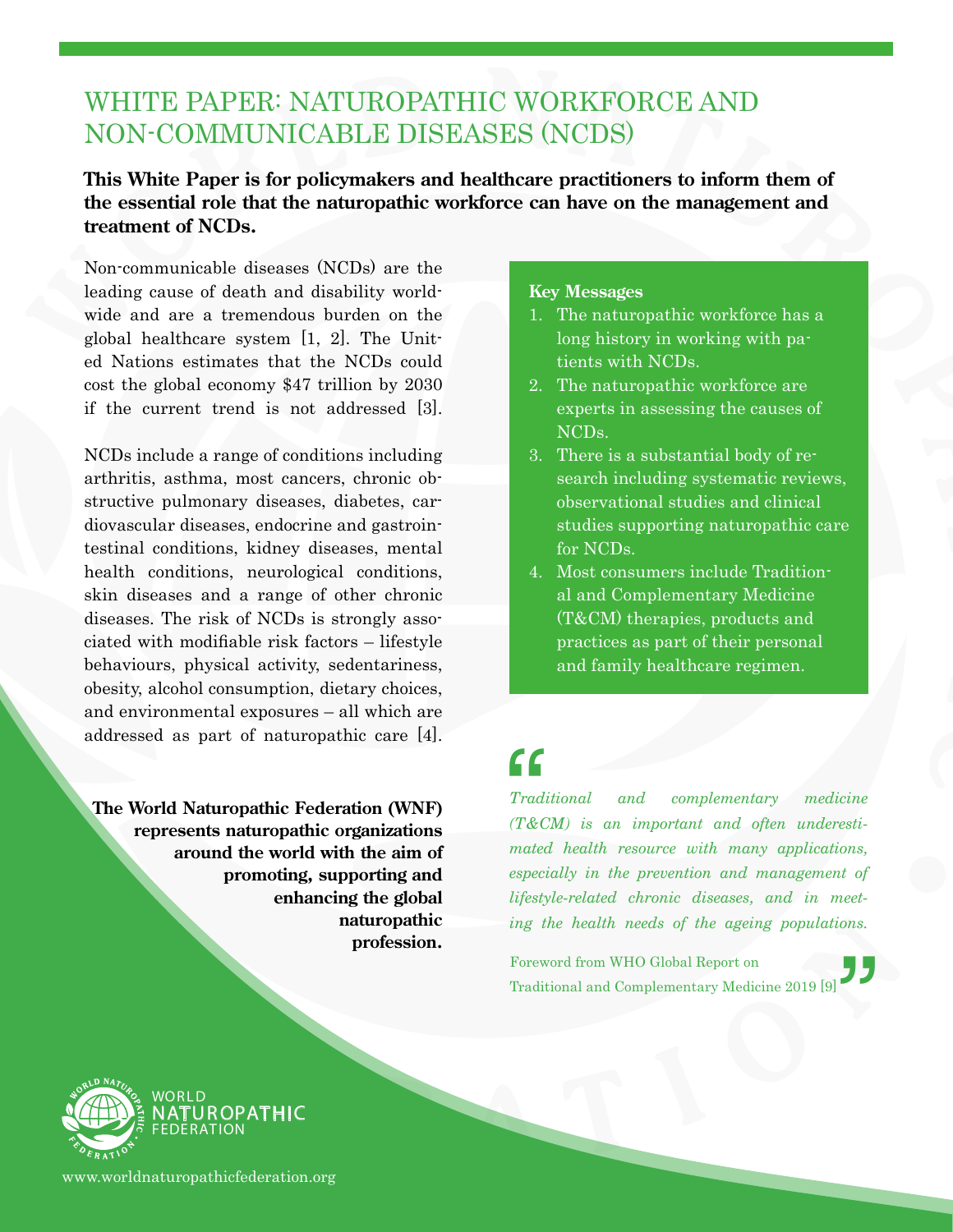### **The naturopathic workforce has a long history in working with patients with NCDs.**



A recent international cross-sectional study in 14 countries of naturopathic practice and patient characteristics revealed that the naturopathic workforce provides healthcare for a diverse range of NCDs in patients in different age groups [5].

- Three of four patients that visit the naturopathic workforce have an NCD. The most common NCDs treated by the naturopathic workforce include musculoskeletal conditions, gastrointestinal conditions and mental health disorders. Other NCDs commonly treated by the naturopathic workforce include hypertension, Type II Diabetes, cancer, and endocrine disorders [5].
- Patients with chronic diseases who were visiting different practitioner groups indicated that they were the most satisfied with the services they received from naturopathic practitioners [6].
- The naturopathic profession has been instrumental in the development of integrative oncology, nutritional psychiatry, as well as modern biomedical concepts such as the role of microbiome on health [4].

#### **The naturopathic workforce are experts in assessing the causes of NCDs.**

- The naturopathic lens is well-suited to complex conditions with its focus on complexity, addressing multiple causative factors and physiological systems concurrently [4].
- A strength of the naturopathic profession is that it addresses lifestyle and environmental factors as an integral part of practice. Naturopathic practitioners support informed decision making and address diet, activity level, breathing,

stress management, alcohol and smoking behaviours, environmental pollutant exposure and other aspects of healthy living as part of their general treatment strategy for all NCDs [4].

• 98% of the naturopathic workforce engage in community education and health promotion activities, hence they are well-suited to play a more formal role in public health initiatives aimed at increasing health literacy [7].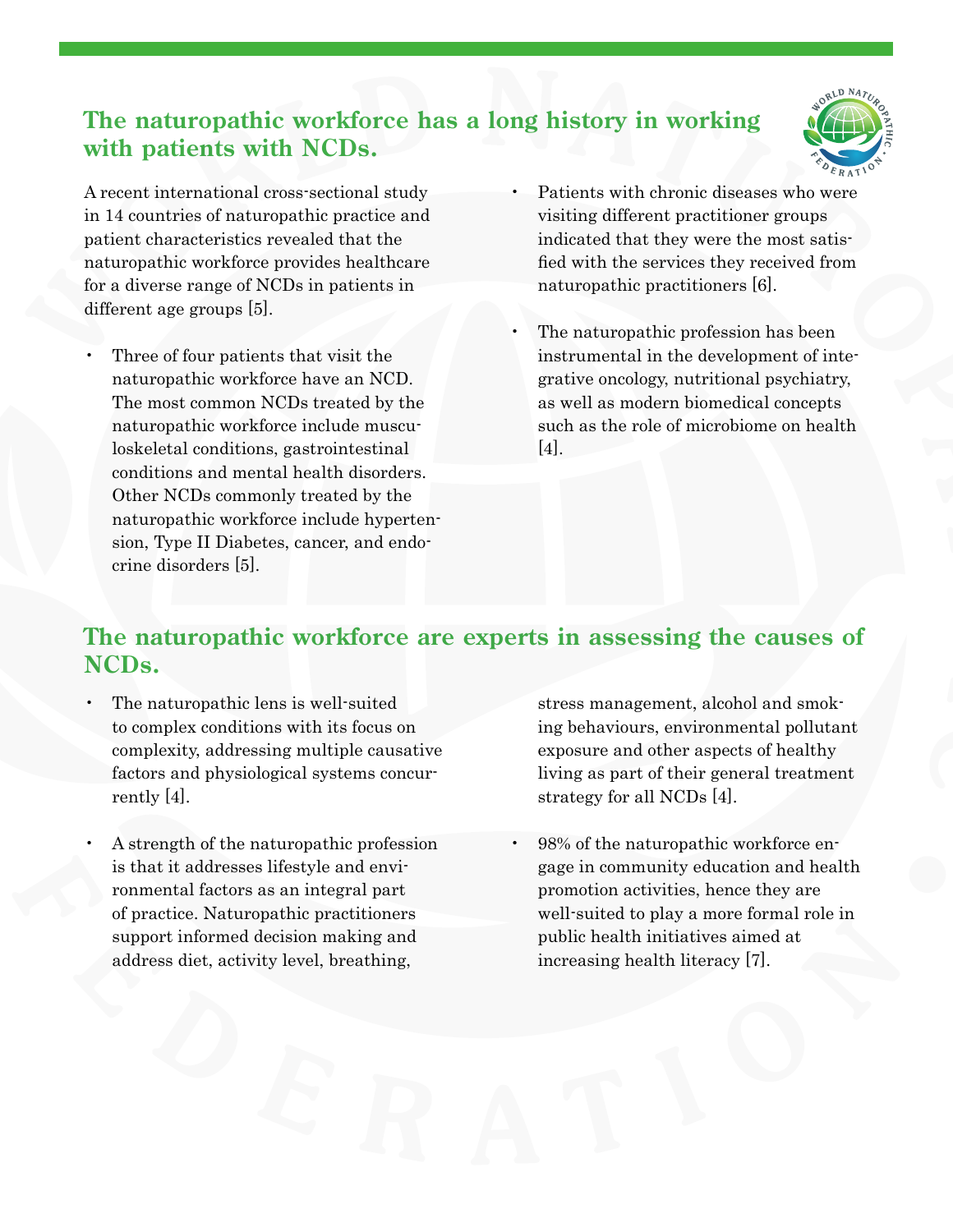#### **There is a substantial body of research supporting naturopathic care for NCDs.**

- The international naturopathic research community has demonstrated sustained commitment to codifying and synthesizing existing knowledge, generating new knowledge, and disseminating this knowledge to the wider clinical and research community. The naturopathic profession has been increasingly engaged with evidence-based medicine since it was articulated in 1996 [4].
- Naturopathic researchers have published over 350 reviews and meta-analyses on various NCDs including reviews on mental health (n=81), cancer (n=67), musculoskeletal (n=51), gastrointestinal (n=39), women's health (n=39), neurological (n=25), cardiovascular (n=21), endocrine (n=17), infectious (n=12), respiratory (n=10), skin conditions (n=9), weight management (n=8), among other conditions (n=12). These reviews and

meta-analyses provide a comprehensive understanding of the evidence to support the role of naturopathic care in a range of NCDs [4].

• In the past thirty years, naturopathic researchers have published over 360 observational studies on a range of NCDs including cancer (n=113), musculoskeletal health (n=55), mental health (n=52), neurological condition (n=43), women's health (n=44), urogenital conditions  $(n=24)$ , cardiovascular health  $(n=21)$ , infectious disease (n=17), endocrine conditions (n=15), weight management (n=15), gastrointestinal conditions (n=13), wellness and preventive health (n=11), respiratory health (n=8), among other conditions (n=9). The observational studies provide a look at the etiology, progression and management of health conditions using naturopathic care [4].

#### **Most consumers include Traditional and Complementary Medicine (T&CM) therapies, products and practices as part of their personal and family healthcare regimen.**

Most consumers include Traditional and Complementary Medicine (T&CM) therapies, products, and practices as part of their personal and family healthcare regimen.

- Naturopathic care is known for its diverse and flexible therapeutic approach to healthcare. It is individualized to each patient using a range of therapeutic modalities and practices [4].
- There is a growing trend for individuals to choose herbal remedies, vitamins

and minerals as part of their healthcare regimen, especially when treating chronic concerns [8]

It is common for the naturopathic workforce to perform or prescribe four or more different naturopathic therapeutic modalities or practices during a naturopathic visit with the most common being applied and clinical nutrition, lifestyle modifications, and herbal medicine [3].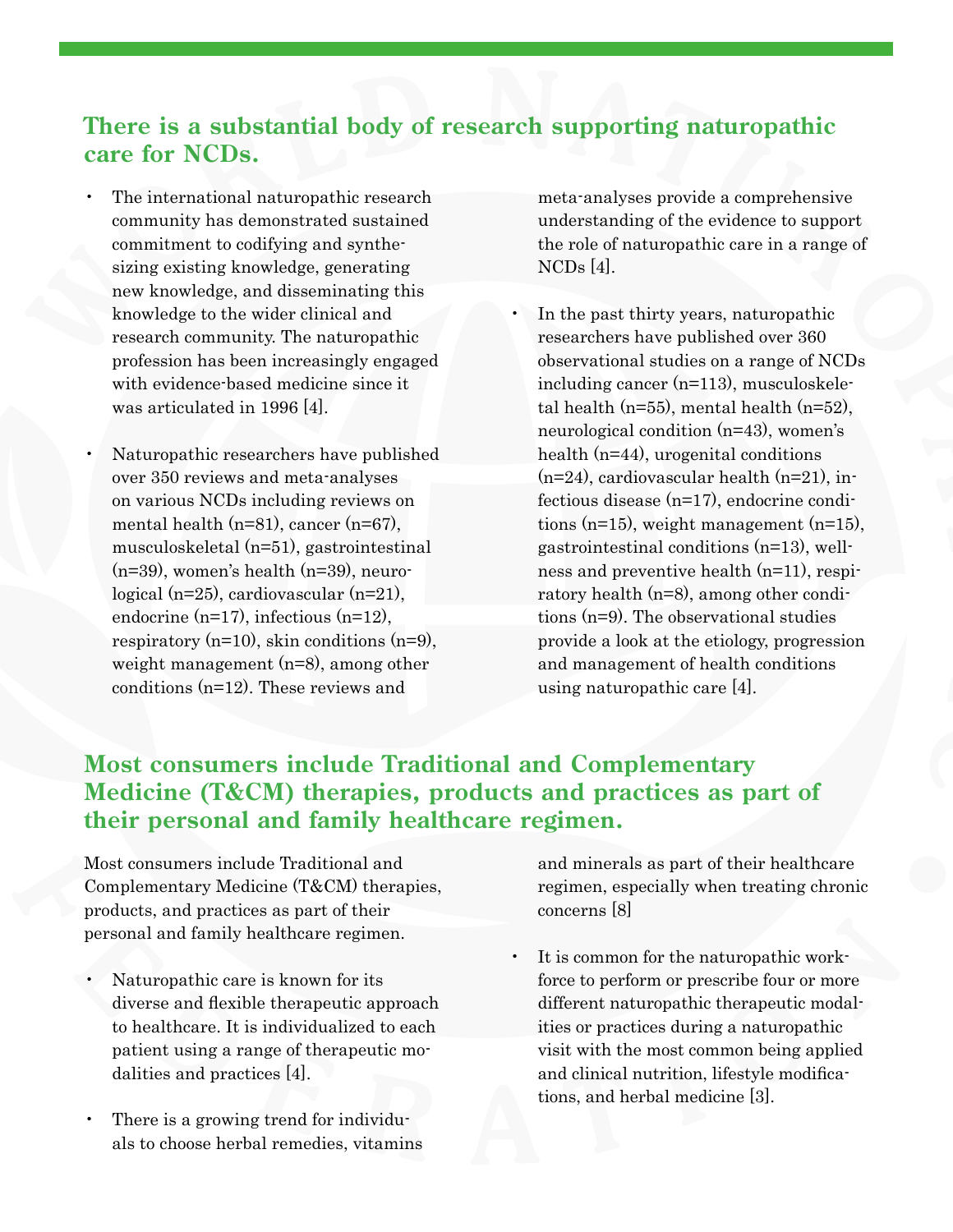## Overview of Naturopathy

According to the Health Technology Assessment on Naturopathy: [4]

- Naturopathy is a traditional system of medicine originating in Europe that is now part of T&CM around the world as naturopathy or naturopathic medicine.
- Naturopathy is defined by two philosophies and seven principles and naturopathic care is guided by distinct naturopathic therapies.
- As of 2021, there is a naturopathic workforce in over 108 countries, and it is estimated that the naturopathic workforce sees over 5.5 million patients globally per month.
- Naturopaths / naturopathic doctors provide healthcare for diverse chronic and acute conditions throughout all stages of life and support patients seeking preventive and palliative care. The naturopathic workforce is an untapped health resource to address high burden health conditions such as non-communicable diseases both as primary care practitioners and collaboratively with other healthcare professionals.
- Naturopathic practice is complex and multi-modal and incorporates core naturopathic therapies, modalities and practices including applied nutrition, clinical nutrition, herbal medicine, lifestyle modifications, mind-body medicine techniques, naturopathic physical medicine, hydrotherapy and other therapies based on jurisdictional regulations and level of education.

For more information contact the World Naturopathic Federation at info@worldnaturopathicfederation.org or visit our website at worldnaturopathicfederation.org



www.worldnaturopathicfederation.org